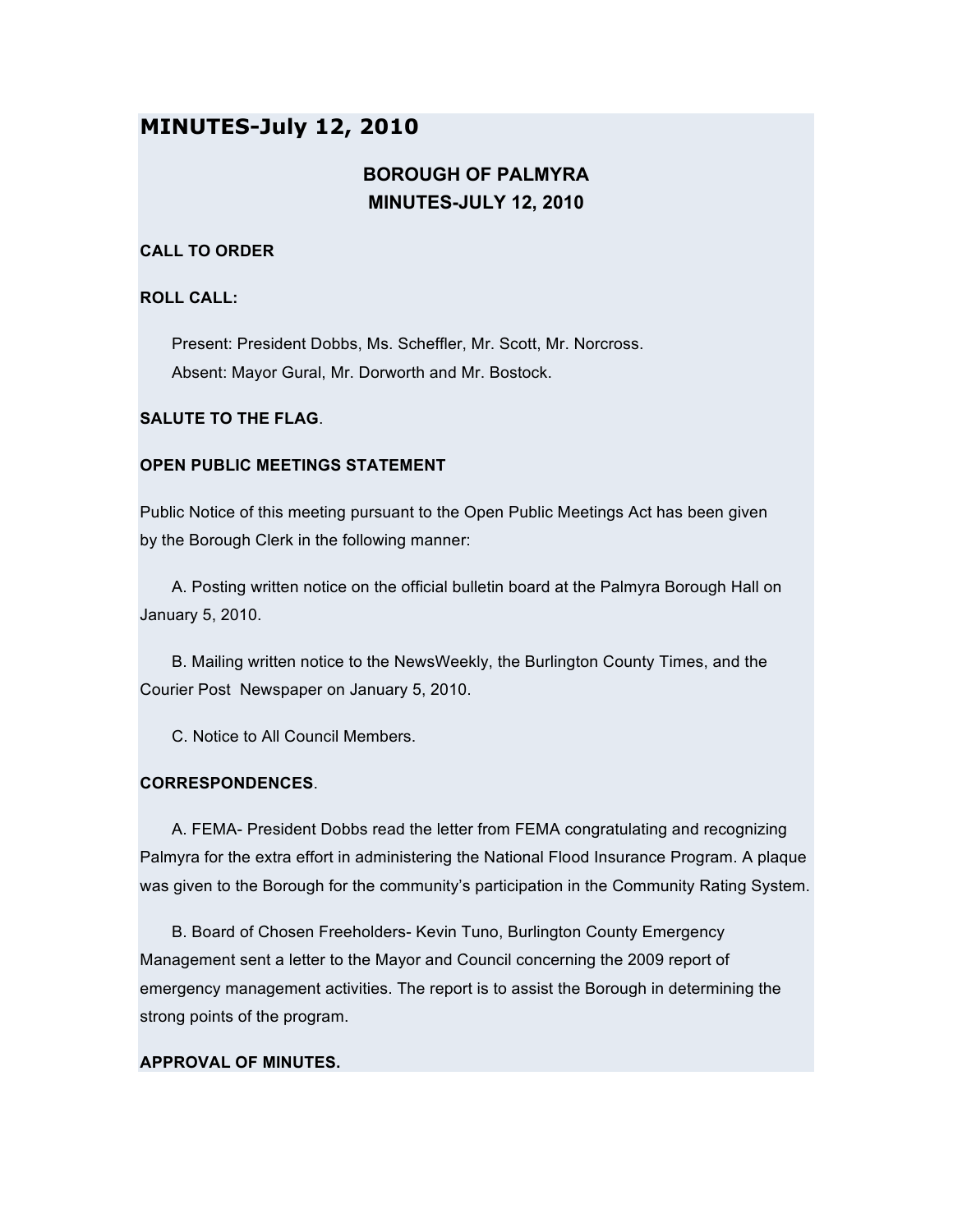Ms. Scheffler made a motion to approve the minutes of June 23, 2010, Mr.Norcross second the motion. At the call of the roll, the vote was:

AYES: President Dobbs, Ms. Scheffler, Mr. Scott and Mr. Norcross.

NAYES: None.

## **ORDINANCES ON SECOND READING.**

A. Ordinances 2010-5, Ordinance Of the Borough Code To Provide For The Regulation Of Garage Sales. Mr. Rosenberg explained that some homeowners were holding yard sales every day and that the Borough did not have an ordinance in effect to regulate the situation. This ordinance will set a fee for a sale and also establish rules and regulations. Mr. Norcross made a motion to open the public hearing on the ordinance, Ms. Scheffler second the motion. All members present voted in favor of the motion. No one from the public wish to be heard on this ordinance, Mr. Norcross made a motion to close the public portion, Ms. Scheffler second the motion. All members present voted in favor of the motion. Mr. Norcross made a motion to adopt the ordinance, Ms. Scheffler second the motion. At the call of the roll, the vote was:

AYES: President Dobbs, Ms. Scheffler, Mr. Scott, and Mr. Norcross.

NAYES: None.

The ordinance was adopted on second and final reading and will take effect after publication according to law.

#### B. Ordinance 2010-6

An Ordinance Amending Ordinance 2009-21 To Include And To Delete Various Properties To Schedules A and B For The BID. This ordinance was held until later in the meeting.

## **ORDINANCES ON FIRST READING.**

A. Ordinance 2010-7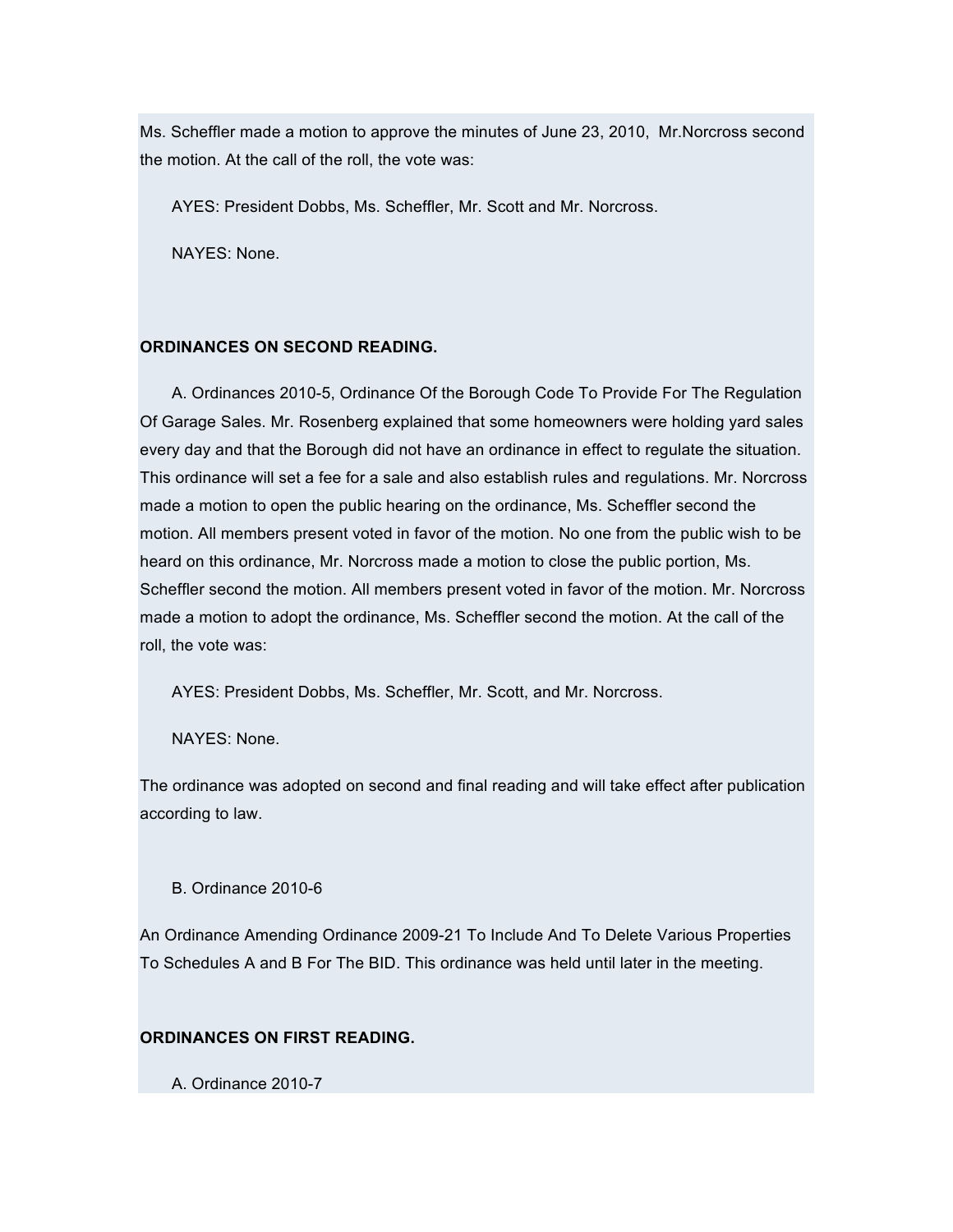Ordinance Requiring Stormwater Management Refuse Containers /Dumpsters. Mrs. Sheipe explained that this ordinances requires lids on dumpsters and trash containers. Mr. Norcross made a motion to adopt the ordinance on first reading, Ms. Scheffler second the motion. At the call of the roll, the vote was:

AYES: President Dobbs, Ms. Scheffler, Mr. Scott, and Mr. Norcross.

NAYES: None. The ordinance was adopted on first reading and will be heard on second and final reading at the council meeting of August 9, 2010.

B. Ordinance 2010-8

Ordinance Requiring Stormwater Management Private Storm Drain Inlet Retrofitting. Ms. Scheffler made a motion to adopt the ordinance on first reading, Mr.Norcross second the motion. At the call of the roll, the vote was:

AYES: President Dobbs, Ms. Scheffler, Mr. Scott, and Mr. Norcross.

NAYES: None. The ordinance was adopted on first reading and will be heard on second and final reading at the council meeting of August 9, 2010.

C. Ordinance 2010-9

Ordinance Amending Chapter 114, Article 1 of the Code of Palmyra-fee ordinance regarding OPRA. Mrs. Sheipe explained that this ordinance would change the fees charged to the public according to the OPRA regulations. Mr. Norcross made a motion to adopt the ordinance on first reading, Ms. Scheffler second the motion. At the call of the roll, the vote was:

AYES: President Dobbs, Ms. Scheffler, Mr. Scott, and Mr. Norcross.

NAYES: None.

The ordinance was adopted on first reading and will be heard on second and final reading at the council meeting of August 9, 2010.

D. Ordinance 2010-10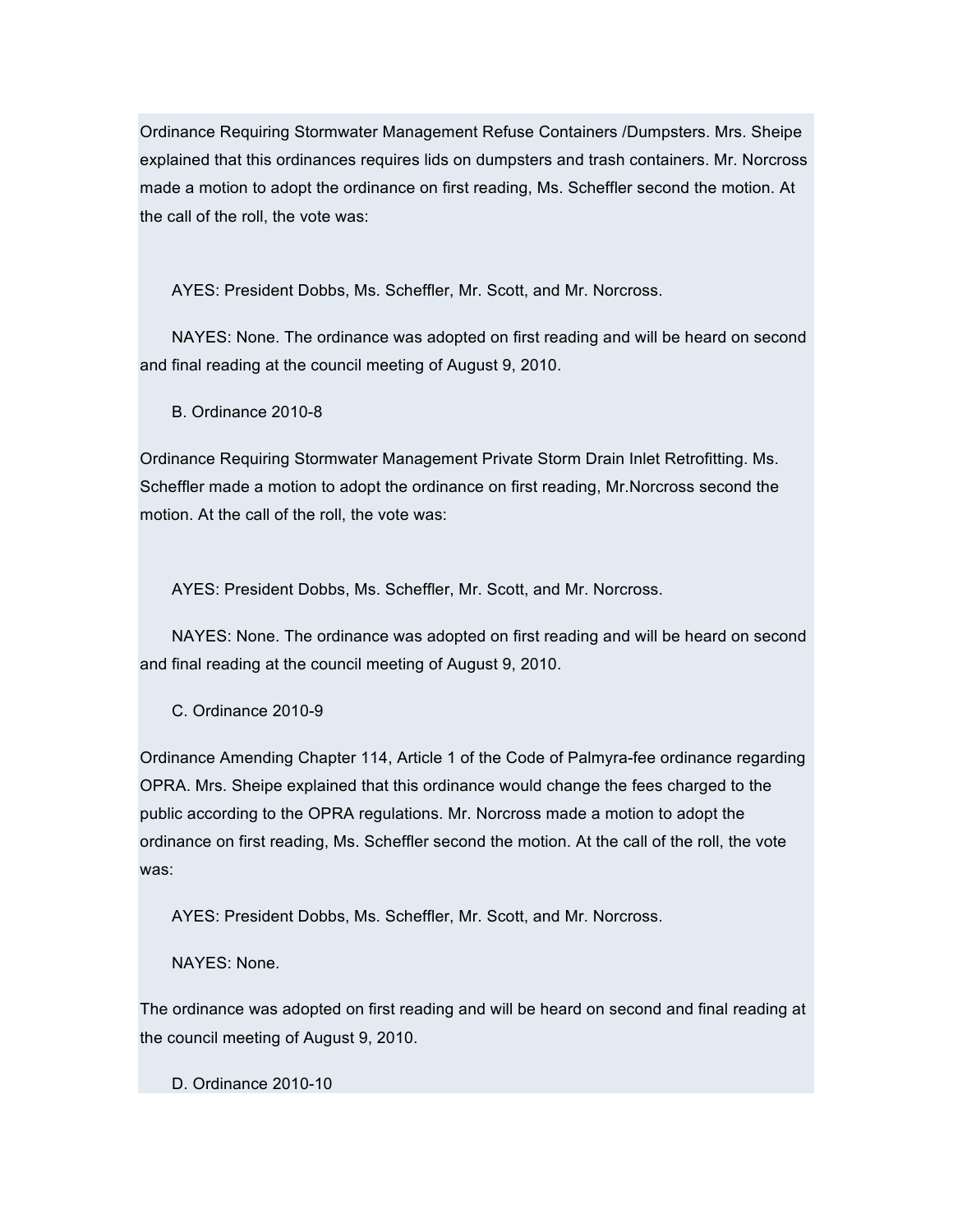Ordinance of the Borough of Palmyra Amending Chapter 114 of the Code of Palmyra. This ordinance will amend various fees that need to be increased in the Borough. Mr. Norcross made a motion to adopt the ordinance on first reading, Ms. Scheffler second the motion. At the call of the roll, the vote was:

AYES: President Dobbs, Ms. Scheffler, Mr. Scott, and Mr. Norcross.

NAYES: None. The ordinance was adopted on first reading and will be heard on second and final reading at the council meeting of August 9, 2010.

E. Ordinance 2010-11

An Ordinance Amending Chapter 264 Of The Code of Palmyra. This ordinance is to make the Borough's ordinance in line with the state regarding impoundment, sale and reclamation of vehicles. Mr. Norcross made a motion to adopt the ordinance on first reading, Mr. Scott second the motion. At the call of the roll, the vote was:

AYES: President Dobbs, Ms. Scheffler, Mr. Scott, and Mr. Norcross.

NAYES: None. The ordinance was adopted on first reading and will be heard on second and final reading at the council meeting of August 9, 2010.

F. Ordinance 2010-12

An Ordinance Amending The Capital Budget for The Acquisition of Time Clock and Computer Software. This ordinance was held for discussion later in the meeting.

#### **NEW BUSINESS.**

A. Corrective Action Plan-approval of corrective action plan for 2009 audit. Ms. Scheffler made a motion to approve the plan, Mr. Scott second the motion. At the call of the roll, the vote was:

AYES: President Dobbs, Ms. Scheffler, Mr. Scott, and Mr. Norcross.

NAYES: None.

B. Resolution 2010-108, Resolution Requesting Approval of Items of Revenue and Appropriation N.J.S.A. 40A: 4-87 (Alcohol Education Rehabilitation Enforcement Grant). Mr.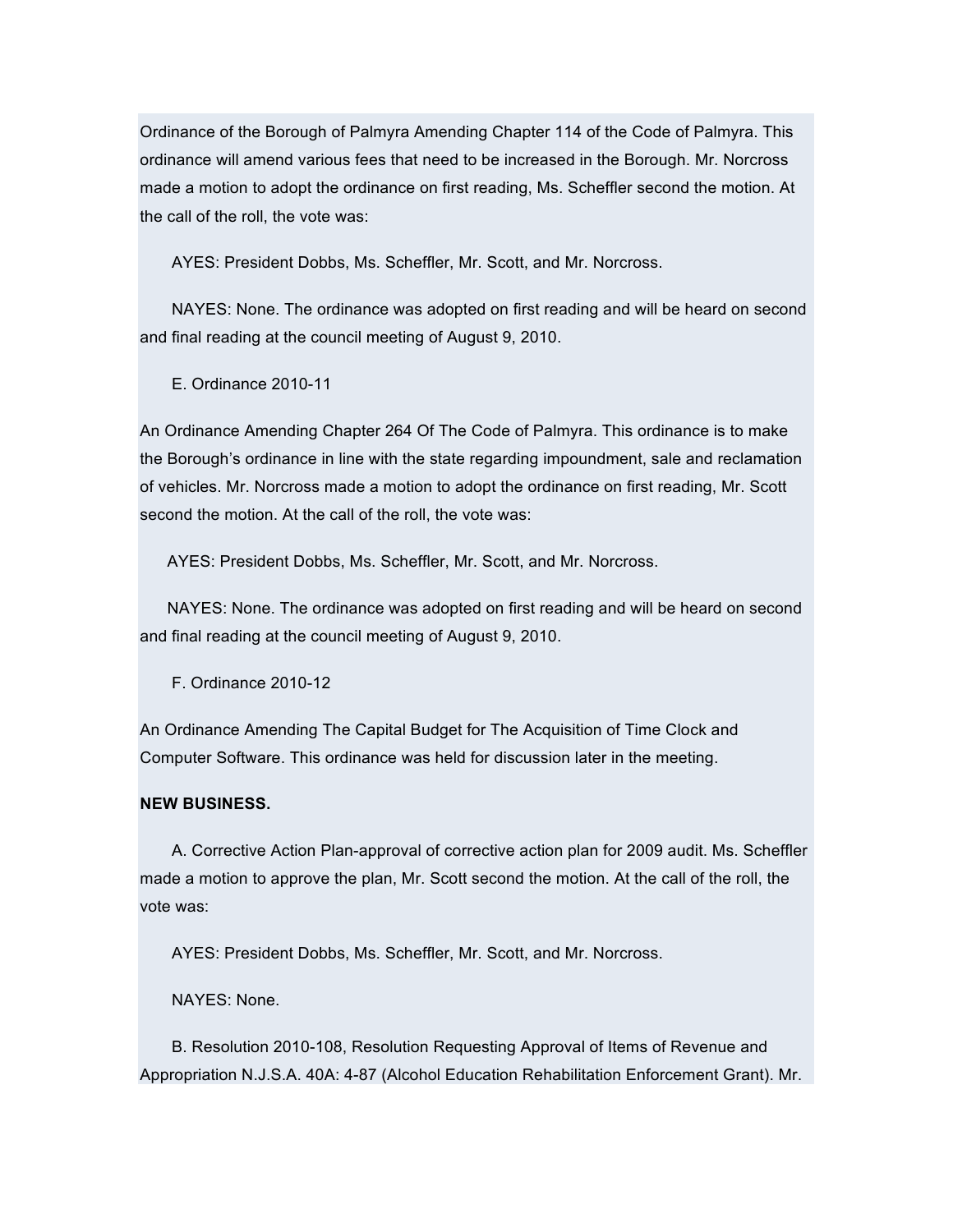Scott made a motion to approve the resolution, Ms. Scheffler second the motion. At the call of the roll, the vote was:

AYES: President Dobbs, Ms. Scheffler, Mr. Scott, and Mr. Norcross.

NAYES: None.

C. Resolution 2010-109, Resolution Requesting Approval of Items of Revenue and Appropriation N.J.S.A. 40A: 4-87 (Clean Communities). Mr. Scott made a motion to approve the resolution, Ms. Scheffler second the motion. At the call of the roll, the vote was:

AYES: President Dobbs, Ms. Scheffler, Mr. Scott, and Mr. Norcross.

NAYES: None.

D. Resolution 2010-110, Resolution To Change Custodian Of Petty Cash Fund For The Borough of Palmyra. This resolution is to change the petty cash fund in the police department to Chief Pearlman's name. Ms. Scheffler made a motion to approve the resolution, Mr. Scott second the motion. At the call of the roll, the vote was:

AYES: President Dobbs, Ms. Scheffler, Mr. Scott, and Mr. Norcross.

NAYES: None

E. Resolution 2010-111, Resolution Increasing the Permanent Change Fund For The Municipal Court from \$50.00 to \$100.00. Mr. Scott made a motion to approve the resolution, Ms.Scheffler second the motion. At the call of the roll, the vote was:

AYES: President Dobbs, Ms. Scheffler, Mr. Scott, and Mr. Norcross.

NAYES: None

F. Resolution 2010-112, Resolution Appointing The Summer Recreation Counselors For the 2010 Session Of The Summer Day Camp. President Dobbs announced that the following people were being appointed as summer employees for the day camp: Nanci Myers, Anna Haygood, Debbie Streper and Sylvia Hunt. Mr. Scott made a motion to approve the resolution, Ms. Scheffler second the motion. At the call of the roll, the vote was:

AYES: President Dobbs, Ms. Scheffler, Mr. Scott, and Mr. Norcross.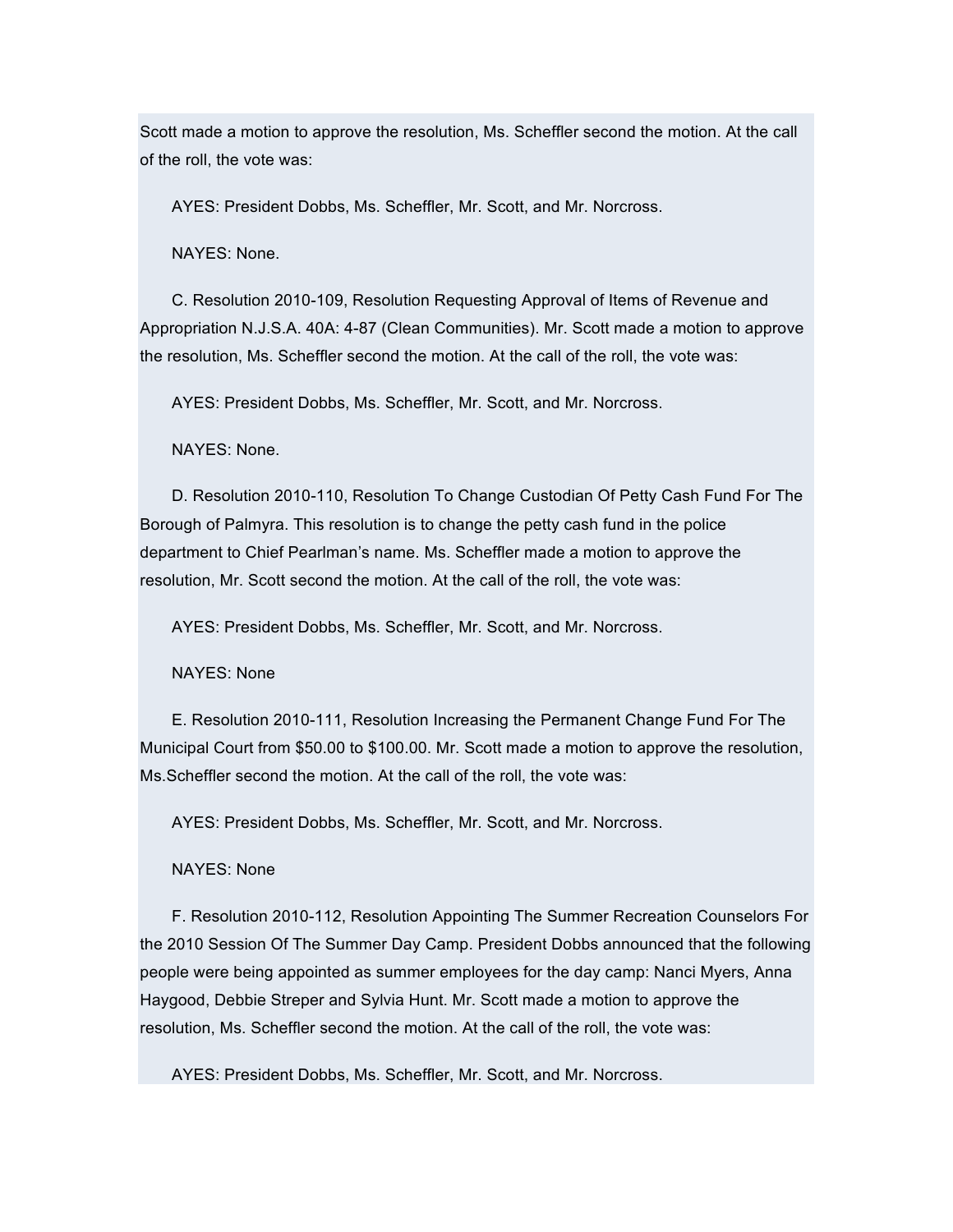### NAYES: None

F. Resolution 2010-113, Authorizing Payment of Bills. Ms. Scheffler made a motion to approve the resolution, Mr. Norcross second the motion. At the call of the roll, the vote was:

AYES: President Dobbs, Ms. Scheffler, Mr. Scott, and Mr. Norcross.

NAYES: None

#### **DISCUSSION ITEMS.**

A. Redevelopment meetings. Mr. Norcross discussed that the redevelopment meetings are no longer needed monthly and that the Borough is paying for the professionals to attend these meetings. Mr. Norcross explained that if a meeting is needed, one can be scheduled. Mr.Norcross made a motion to cancel the redevelopment meetings held on the fourth Wednesday of every month, Ms. Scheffler second the motion. All members present voted in favor of the motion.

#### **COMMITTEE REPORTS.**

Mr. Norcross reported that due to budget constraints the concerts will be cut down to two this year and the high school band concert on 8/14. The dates and times will be posted on the website when available. Mr. Norcross discussed that he had request that Chief Pearlman review the parking lots in front of Borough Hall. There are vehicles from the Light Rail parking there and also to review the exit onto Cinnaminson Avenue. Chief Pearlman explained that it was just a preview of a final report that will be presented. Mr. Rosenberg will review the request from Mr.Norcross. President Dobbs reported that the NPP program was extended to finish projects until September, 2010. Chief Pearlman discussed that there have been complaints about the pedestrian crossing on Charles and Cinnaminson Avenue. Chief Pearlman met with the county traffic engineers and they are going to increase the marking for the crosswalk on the roadway and will also be removing two trees that are causing a site problem. Chief Pearlman explained that the crosswalk area should be improved within the next three weeks.

## **PROFESSIONAL UPDATES.**

Mr. Harry Fox-Land Engineering discussed that the contract was ready for the salt storage building at the public works garage. The building will be similar to the one built in Riverton. The proposals came in at a little over \$7,000 for the building and with installation for a total of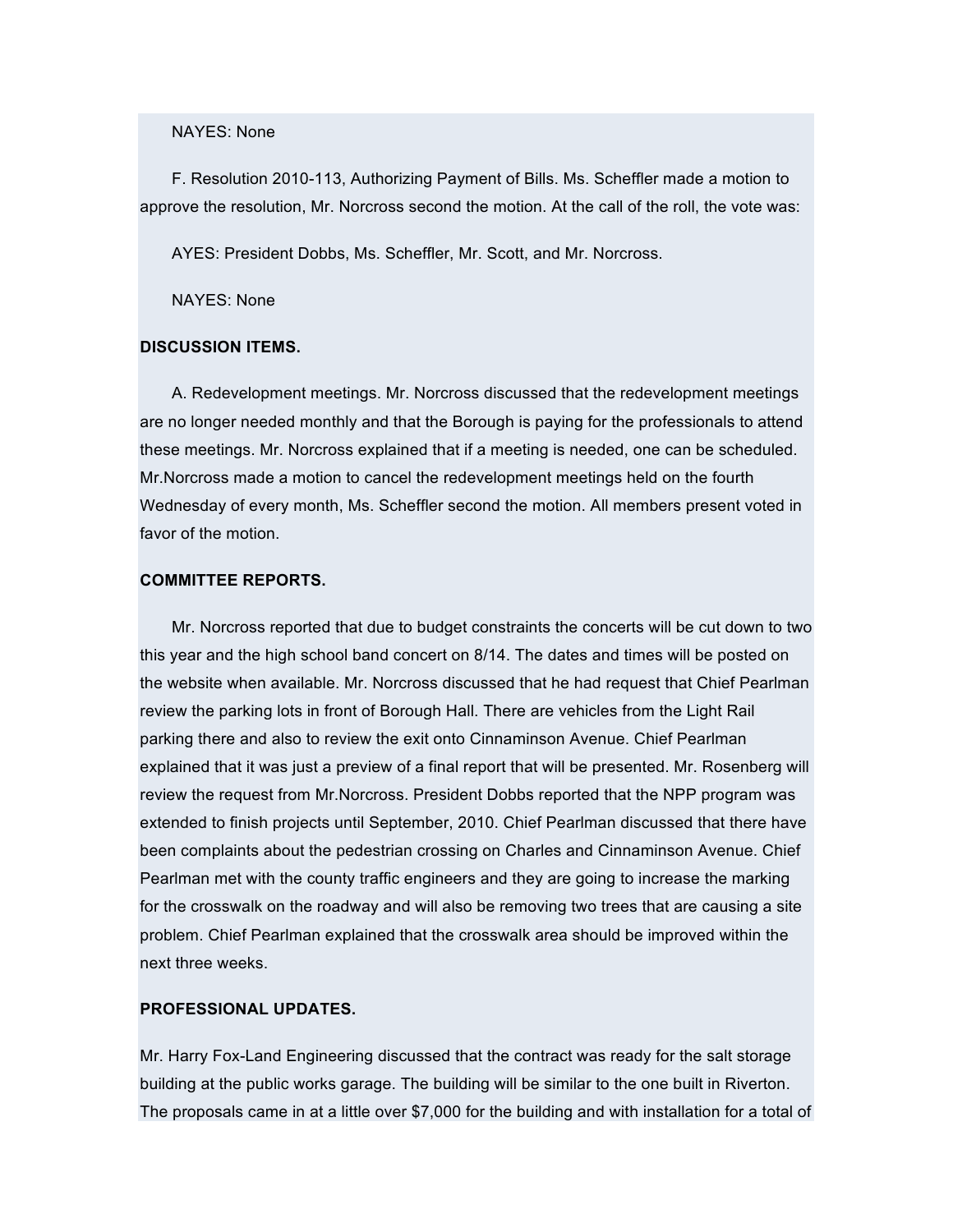\$11,000. Mr. Fox explained that once the company got started it would be finished in about two weeks. Mr. Norcross explained that the state can fine the Borough over \$5,000 if the storage building is not built. Mr. Rosenberg recommend that the contract be awarded by resolution.

### **Resolution 2010-114**

Resolution Awarding The Contract For Storage Shed At The Public Works Facilities To Little Construction With An Amount Not To Exceed \$12,000. Mr. Norcross made a motion to approve the resolution, Mr. Scott second the motion. At the call of the roll, the vote was:

AYES: President Dobbs, Ms. Scheffler, Mr. Scott and Mr. Norcross.

NAYES: None.

Mr. Fox, Land Engineering informed council that the community center is still moving along and that there has been some problems with the drilling of the geo-thermal wells due to hitting bedrock when drilling.

## **ORDINANCES.**

#### Ordinance 2010-12

An Ordinance Amending The Capital Budget for The Acquisition of Time Clock and Computer Software. Mr. Scott explained that he is not in favor of using the capital budget money towards a time clock and would like to see it used for more urgent matters. Mrs. Lewis explained that the money will come out of the down payment in the capital budget and that it will not affect the debt service. Mr. Scott discussed that there is a lot of trouble with the heating and air conditioning and that the whole building is inaquate for heating and air. Mr. Scott discussed that there are window units in some offices and that he thinks that the Borough should use the capital funds towards the new a/c unit. Mr. Norcross explained that council had already approved a bond ordinance for over  $\frac{3}{4}$  million dollars to do improvements to the building and also to install a new heating and air system. Mr. Fox explained that the state has completed the energy audit review and that it shows what the problems in the building are. When the plan is approved the Borough will be eligible to apply for funds to correct the heating and air. Mr. Fox recommended that a subcommittee be form to determine from the priority of the finding. Mr. Scott discussed holding off the time clock and directing the money towards the heating and air. Mrs. Lewis, CFO explained that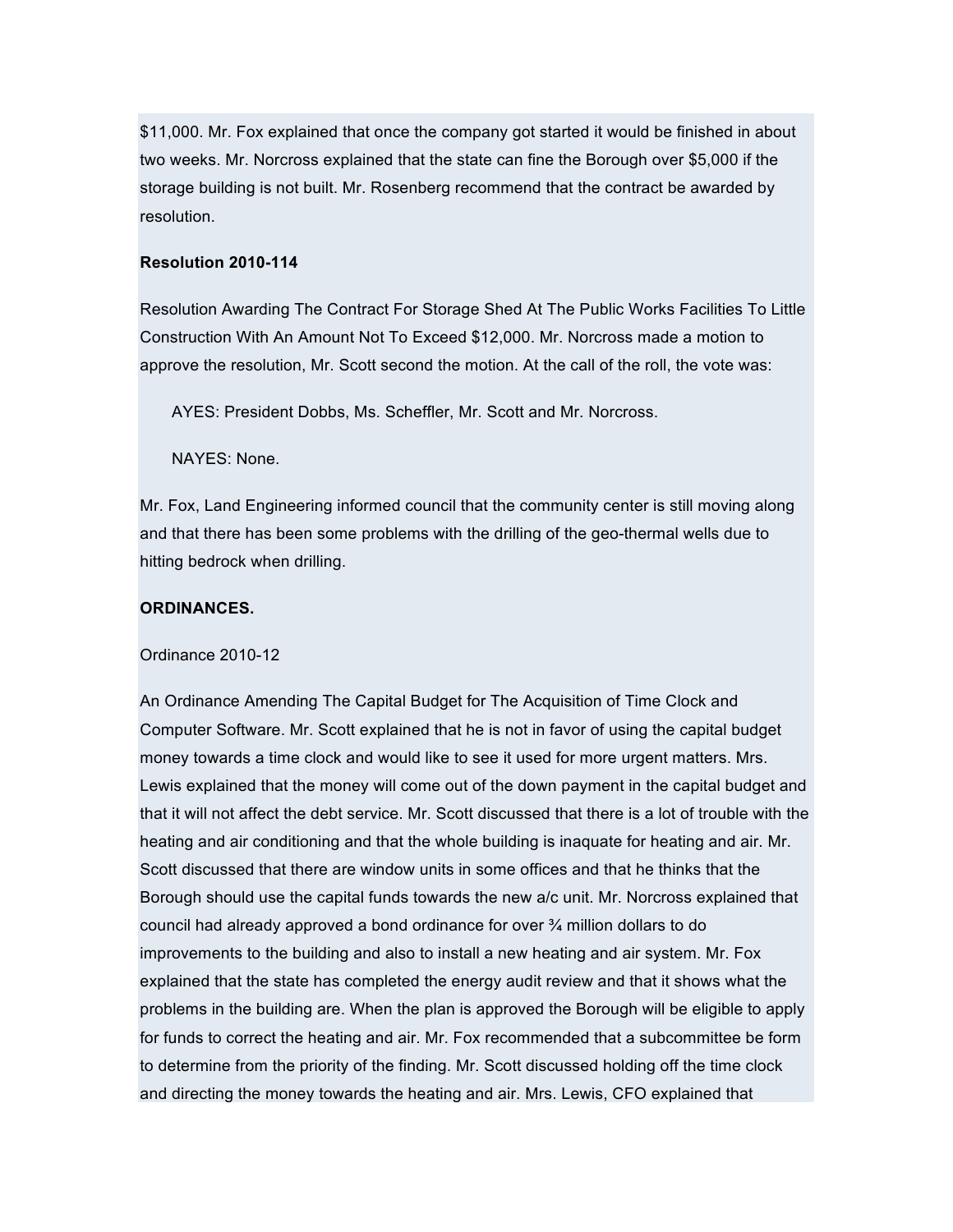Ordinance 2009-27 only partially funded the bond ordinance and that \$712,500 of the money is not funded. If the council decides to fund the bond ordinance this year it will impact next years budget. President Dobbs explained that the ordinance was on first reading and will be heard again on August 9. Ms. Scheffler discussed that heating and air is high priority but that if there is no funding available, council will have to make a decision. Mr. Norcross explained that he would like to see the heating system done before the winter season and that Mr. Fox still has to establish the specs for the building. Mr. Norcross discussed that a time clock is very important and will help the Borough become more efficient, the payroll clerk will be able to spend less time on processing the payroll. Mr. Norcross made a motion to adopt the ordinance on first reading, Ms. Scheffler second the motion. At the call of the roll, the vote was:

AYES: President Dobbs, Ms. Scheffler, Mr. Norcross.

NAYES: Mr. Scott. The ordinance was adopted on first reading and will be heard for second and final reading at the council meeting of August 9, 2010.

#### Ordinance 2010-6

An Ordinance Amending Ordinance 2009-21 To Include And To Delete Various Properties To Schedules A and B For The BID. Mr. Rosenberg explained that Mr. Seth Grossman is here to help council with questions concerning the BID. Mr. Grossman has helped the steering committee of the BID and is an expert in the field. Mr. Rosenberg explained that council has already formed the business improvement district by the way of an ordinance in December, 2009 and that council was advised that there were some properties that were not included on the list and others that needed to be removed. This ordinance is to amend the original ordinance of approval, not to approve the BID. Joseph Tomarchio of the BID board of directors explained to the general public that small towns are finding it tougher to keep businesses in town and that they need to find ways to promote the town. The BID can help the downtown area and improve the entire community; they can hold festivals, promote activities and help businesses. Mr. Tommarchio explained that the businesses need to come together as one unit and encourages everyone to come to the BID meetings and participate. The BID will be hiring a part time manager to help with the responsibilities. Mr. Tommarchio explained that they are not trying to hurt business, just improve them. Mr. Norcross explained that the BID has been discussed for several months and that most of the audience is familiar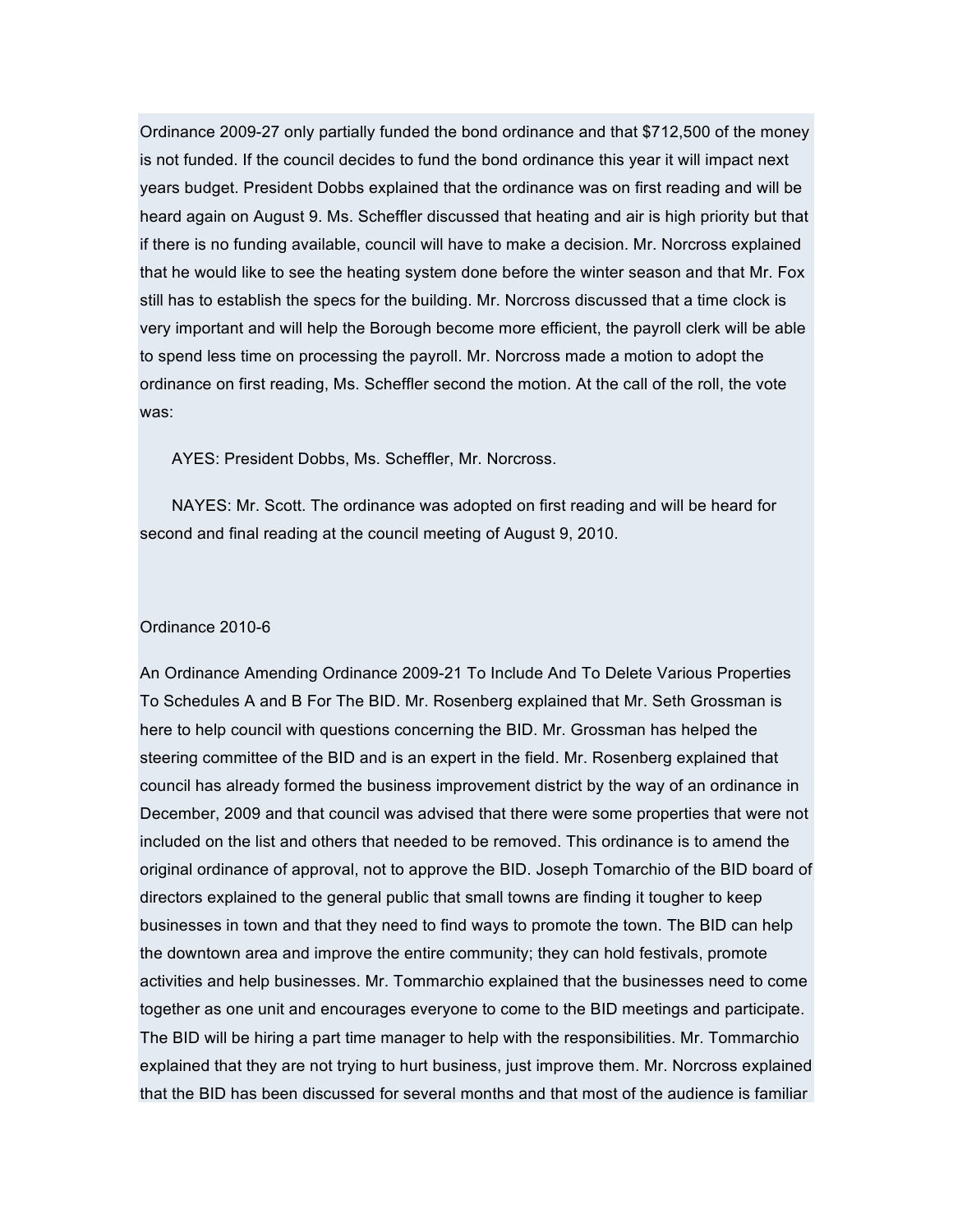with the BID. Mr. Scott made a motion to open the ordinance to the public, Mr. Norcross second the motion. All members present voted in favor of the motion. Pointe Properties-420 Cinnaminson Avenue informed council that he was not aware of the ordinance until he received the notice in the mail. Mrs. Sheipe explained that additional properties were being added to the ordinance and those properties would not have been included in the original discussions in 2009. President Dobbs requested that Mr. Grossman give a brief explanation of the BID and the process. Mr. Grossman thanked council for the opportunity to help improve the business district and that the BID will help the businesses come together like a management company does for the malls and shopping centers. In order to create the district the property owners and council had to come together to make it work. The ordinance helps everyone become one unit and work as a group together; it also provides spending money to the business district. Mr. Grossman explained that the council must go through the public process before a BID is created and that there are 86 BID's in the state. Mr. Grossman explained that some properties are listed on schedule A which is mostly Broad Street and the surrounding blocks and other properties are on Schedule B which is the Route 73 area. Schedule B has a lower budget of \$12,000 then Schedule A's budget of \$60,000 so schedule b will pay less of a percentage. Mr.Lamaina Garfield Avenue inquired as to the cost to the businesses for this ordinance. Mr.Grossman explained that the budget amount of \$72,000 would be split among the properties listed; schedule a would split the 60,000 and schedule b would split the 12,000. Mr. Grossman explained that it should be about 7% for each property. Mr. Lamaina inquired if the percentage was based on the tax bill or the assessment of the property value. Ms. Scheffler explained that the formula would use the local purpose tax. Mr. Lamaina discussed that it would actually be a small amount of money from each business. Mr. Tommarchio explained that the tax would be different for each property depending on their assess value. Mr. Rosenberg read sections of the budget resolution: The Palmyra Borough Special Improvement District budget is approved by the governing body of the Borough of Palmyra and it is approved for the period of January 1, 2010 – December 31, 2010 in the amount of \$72,000 to the Palmyra Borough Business Improvement District Management Corporation. This special assessment is hereby imposed and shall be collected with either the regular tax payment (or payment in lieu of taxes), or otherwise, on properties located within the Borough of Palmyra as set forth within the ordinance and the assessment as follows:

Schedule A shall be assessed at \$60,000; and, Schedule B shall be assessed at \$12,000;

Mr. Grossman explained that 100 percent of the funds go to the BID and that it cannot be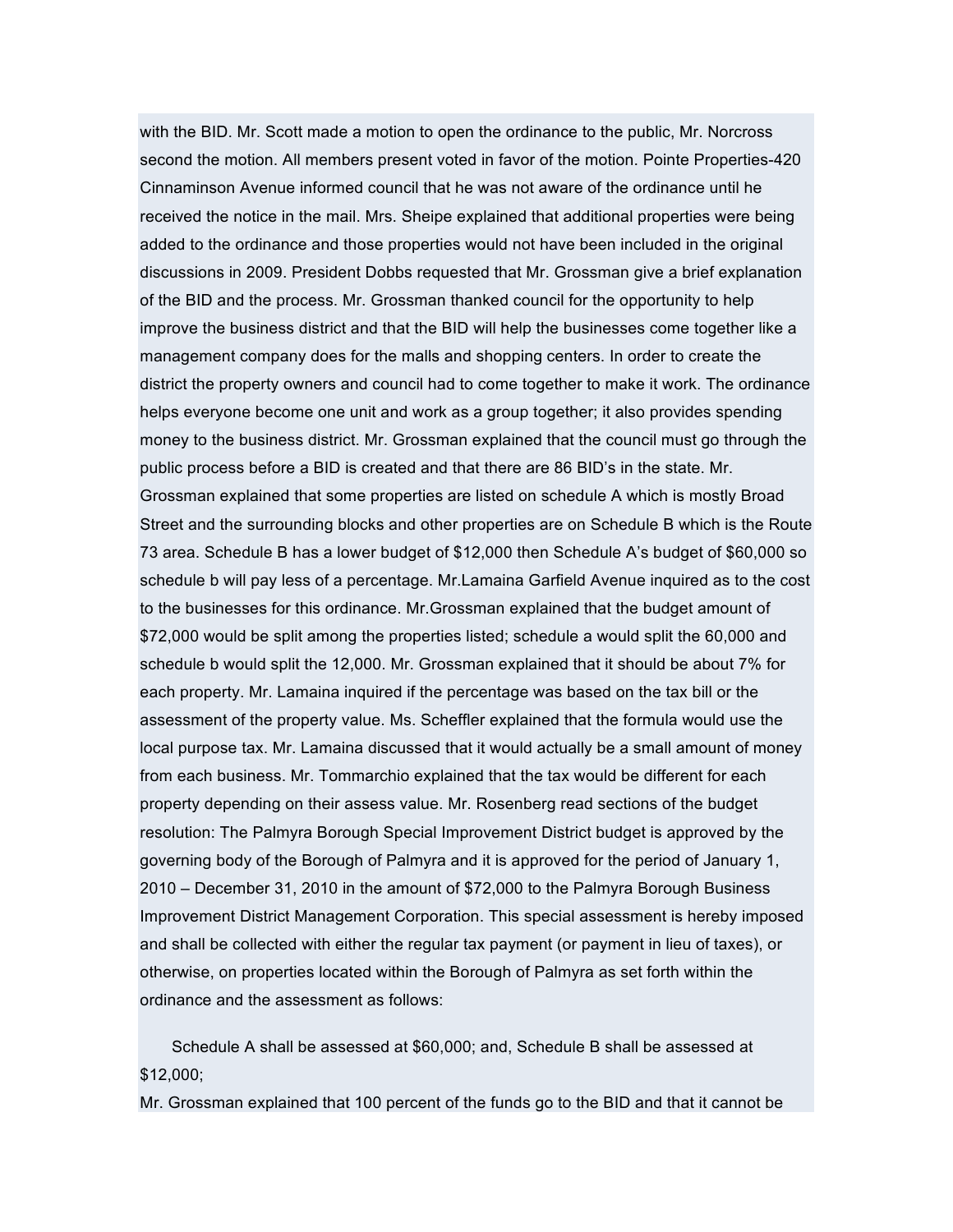touched by the local governments. Mr. Rothgerber-Parker Flowers discussed that he is a small business and that it would take a lot of extra selling to collect additional funds to pay this special tax. Mr.Rothgerber explained that the larger businesses will not be affected as much as the small businessman. Mr. Rosenberg explained that the budget has to be approved by council every year and that it can increase or decrease. Mr. Grossman explained that the funds can be rolled over from one year to the next year's budget. Mr. Corsello-Philadelphia Sign-inquired about the industrial properties being included in the ordinance and that in December 2009, council had stated that no industrial properties were going to be added to the BID. Mr. Grossman explained that during the meetings to create the BID, industrial properties were discussed as eventually going to be added. Mr. Grossman explained that council with the advice of the BID committee decided to add the additional properties. Mr. Corsello discussed that his properties are not rezoned and that he has no retail sales walking in. Mr. Corsello explained that he wants to go on the record that he will be forced to pay this tax and the company is not going to benefit from the BID. Mr. Norcross explained that if something is going on in the town, people coming for the event will see the business and their signs and he will get additional customers. Mr. Corsello discussed that it is a waste of time to come to the hearings as council will do what they want just for a few owners. Mr. Campbell-East Broad Street inquired if the percentage of 7% is based on the assessment or 7% of the total tax bill. Mr. Rosenberg explained that the tax assessor makes the determination annually. Mr. Grossman discussed that the budget can stay the same so the amount would stay the same each year. Business owner corner of Cinnaminson and Morgan discussed that tomorrow the Governor has scheduled a signing ceremony for the 2 percent property tax cap and will it affect this ordinance? Mr. Grossman explained that the Governor is signing a 2% tax and that the BID is not a tax, it is considered an extra assessment. Steve discussed that the State of NJ is in economic trouble and that the Borough should reach out to surrounding communities to help with events and bringing businesses in. Mr. Grossman explained that state law does not allow the Borough to do a business district with other towns, it has to be two separate businesses. Mr. Villari-Route 73 thanked Mr. Grossman and the steering committee for their efforts. He discussed that he was not in favor of the industrial properties be included, but his business is on Route 73 and can see the need for all of the businesses to come together. The additional traffic that can be created in the downtown area can trickle down to businesses on Route 73 and also will help promote all of Palmyra. Mr. Villari discussed that he will be watching the process to keep the budget at cost. Mr. Tommarchio explained that the board members were selected from various areas of the BID as well as residents and council. The Board of Director and Officers are: Anthony Fratto, President, Joseph Tommarchio, Vice President, Paul Villari, Treasurer,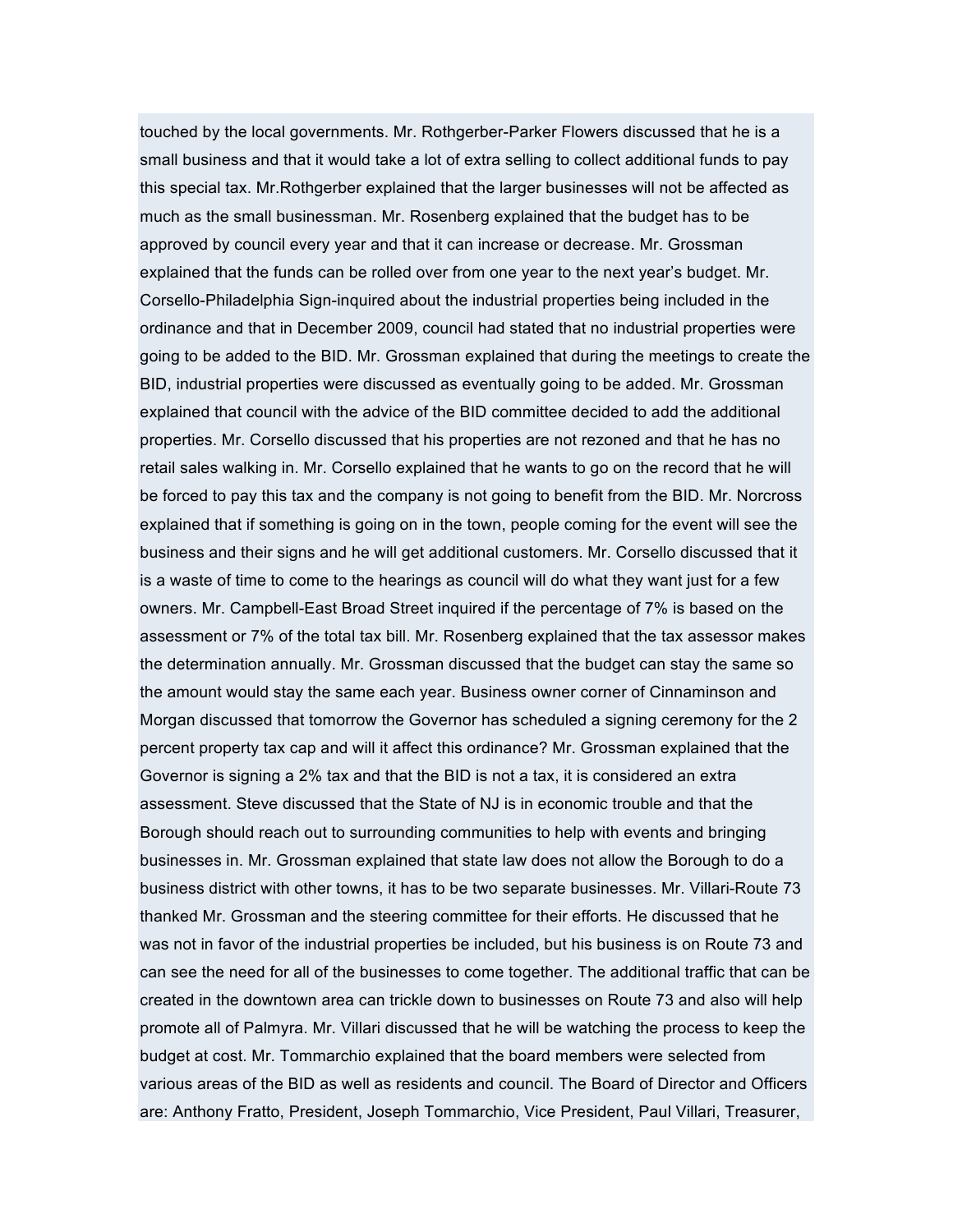Scott Santos, Secretary, Kevork Aydjien, Corporate Notary, Jeff Adams, Bob Bostock, Scott Craig, Bridgette Elmes, Bill Koltinik, Sue Schwering. Business Owner discussed that the problem with the BID is that the owners who do not live in Palmyra and yet can speak on the topic of raising the taxes and also many of the owners do not vote in Palmyra. Mr.Lamiana-Garfield Avenue inquired as to how long the BID will last? Mr. Grossman explained that council can dismiss or amend the ordinance at any time, by following government rules for ordinances. Mr. Lamiana inquired as to when the meetings for the BID are held and is there any thing in place to help the businesses who have decrease in sales. Mr. Grossman explained that the BID can help with programs for struggling business, but can not provide start up costs or funding. Dave-Broad Street discussed with council that the stores in the downtown are empty and that it is a struggle to pay the current taxes. Collingswood has a BID that was helped by a manager but now the town council has taken control of the BID. Mr. Miller inquired about Section 5b-7 that listed that the BID can fund the improvement of exterior appearance of properties in the district through grants and loans and who decides who gets the money. Mr. Grossman explained that the ordinance gives an idea of what the BID can do, but it does not have to do all of things listed. Mr. Rosenberg explained that items are listed but not required. Mr. Grossman explained that the ordinance gives the committee the legal authority to do things after a vote by the committee. Mr. Lamaina inquired if he gets a vote on the committee since he will have to be a part of the BID. Mr. Grossman explained that everyone is invited to the business meetings of the BID, But not everyone gets a vote. Mr. Grossman discussed that if the BID committee does not listen to the property owners in the BID, they can also come to council for assistance. Mr.Lamaina discussed that he is concerned that the budget will grow over the years as all budgets do. Mr.Grossman explained that the budget will only grow if more ideas are generate through meetings and Borough council approves the increase of the budget, the BID is also eligible for grants from the State. Mr. Lamaina can see benefits of the BID, but can also see where certain business owners will get more benefits than others. Mr. Grossman responded that is why there are schedules a and b with different amounts and that business owners need to attend the meetings so that they know what is going on. Mr. O'Donnell-Callagan explained that his business is not retail and will not benefit from being in the BID and that Callagans will have to contribute a large share of the budget due to their assessment. Mr. Norcross made a motion to close the public portion, Mr. Scott second the motion. All members present voted in favor of the motion. Ms. Scheffler made a motion to adopt Ordinance 2010-6 on second and final reading, Mr.Norcross second he motion. At the call of the roll, the vote was:

AYES: President Dobbs, Ms. Scheffler, Mr. Scott and Mr. Norcross.